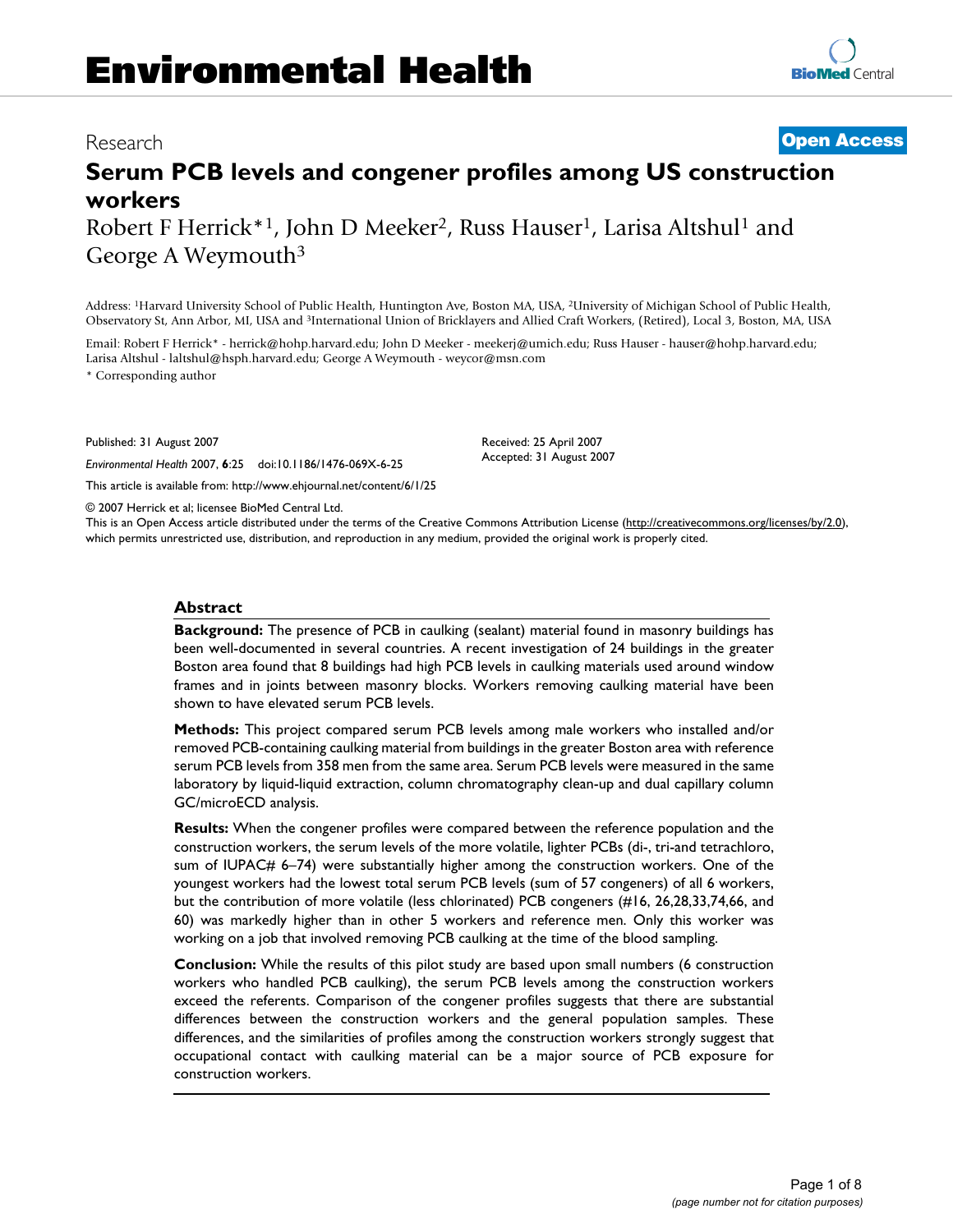# **Background**

Polychlorinated biphenyls (PCBs) are organic chemicals that have been associated with a wide range of adverse health effects among those exposed. PCBs are currently classified as probable human carcinogens, and are also toxic to the immune, reproductive, nervous, and endocrine systems [1]. Since PCBs also persist and accumulate in the environment, the US Environmental Protection Agency (EPA) banned the manufacture of PCBs in 1977 and strictly regulates the storage, transport, and disposal of PCB materials [2].

While PCBs were primarily used in electrical equipment, they were also used in building materials such as caulking (also described as sealants). Buildings that were constructed or refurbished prior to 1977 may still contain caulking with elevated levels of PCBs. Because there are generally no requirements that building materials be tested for PCBs, caulking is rarely analyzed for PCB content and is poorly recognized as a potential hazard.

In September 2003, a preliminary survey was conducted to assess the extent of PCB contamination in existing structures. Caulking samples (approximately 10 grams each) were collected from 24 buildings in the Greater Boston area and analyzed for PCBs (EPA Method SW846 8082A). A retired construction tradesman (PCC, for pointer, caulker, cleaner specialist from the Bricklayers Union, Local 3, Boston) selected buildings where caulking was likely to have been installed prior to 1977. These buildings included schools, university housing, museums, and office buildings. This survey revealed that 8 of the 24 buildings contained caulking with PCB concentrations greater than the EPA limit of 50 ppm. In these eight samples, PCB concentrations ranged from 70.5 to 36,200 ppm, median of 7,990 ppm and mean of 15,654 ppm. EPA considers materials exceeding PCB content of 50 ppm that were not specifically authorized for use by EPA to be "unauthorized use" non-liquid PCB products that require removal and decontamination [2]. The PCB concentrations found in the caulking were hundreds of times greater than the EPA limit [3].

As this material is now nearly 30 years old, it is reaching the end of its useful life and is deteriorating in many cases. Construction workers are currently removing old PCBcontaining caulking from many buildings using manual and power tools. The caulking can be removed in several ways, including cutting the bulk material from the masonry joints or around window perimeters by hand, using a fixed razor knifes, electric saws, or electric caulking cutters. Once the bulk caulking is removed, a high speed grinder with a diamond wheel or abrasive disk is used to grind away any caulking left on the surface. The grinding is performed to insure adhesion as the replacement caulking materials may be incompatible with the old caulking. Heat guns can be used in a case of historical renovation when removing hardened caulking so as not to mark or harm the surface in any way, to insure historical appearance. These removals are performed without testing the caulking to determine its PCB content, and workers generally do not use protective equipment. The caulking, and the surrounding masonry that is removed are disposed of as general demolition waste.

This project was designed to compare serum PCB levels among workers who reported installing and/or removing PCB-containing caulking material from buildings in the Greater Boston area to a reference group of Boston area men.

# **Methods**

A convenience sample of construction workers likely exposed to PCB-containing caulking was recruited from current and retired members of a local labor union. In addition to collecting a blood sample, the workers were interviewed about their work history and work with PCBcontaining caulk. They were asked about their construction work activities, specifically whether they had ever installed the PCB-containing caulk (which was banned in 1977). Workers who were currently employed (not retired) were also asked about their recent work activities prior to the time of our sample collection (February 2005). The reference blood PCB levels [4] were from 358 men between the ages of 18 and 51 years who were seeking infertility diagnosis from the Vincent Burnham Andrology lab at Massachusetts General Hospital in Boston (January 2000 – May 2003).

A nonfasting venous blood sample was collected from the six construction workers in March 2005. Blood samples were centrifuged and serum stored in glass wheaton vials at -80 °C until analysis. Measurement of PCBs, p,p'-DDE and HCB in serum was conducted by the Organic Chemistry Analytical Laboratory, Harvard School of Public Health, Boston, MA. Serum extracts were analyzed by dual capillary column gas chromatography with electron capture detection (GC/micro ECD) and quantified based on the response factors of individual PCB congeners relative to an internal standard [4]. Target analytes included 57 individual PCB congeners, p,p'-DDE, and HCB. We have reported wet weight serum PCB concentrations (e.g. ng/g serum), however serum lipid levels are also reported for the six subjects so lipid-standardized PCB can be estimated for comparison with other studies since most investigators to date have used a lipid-standardized approach. Recent evidence suggests that bias can be introduced depending upon the method used to account for serum lipid content when assessing associations between serum PCB concentrations and health endpoints. The use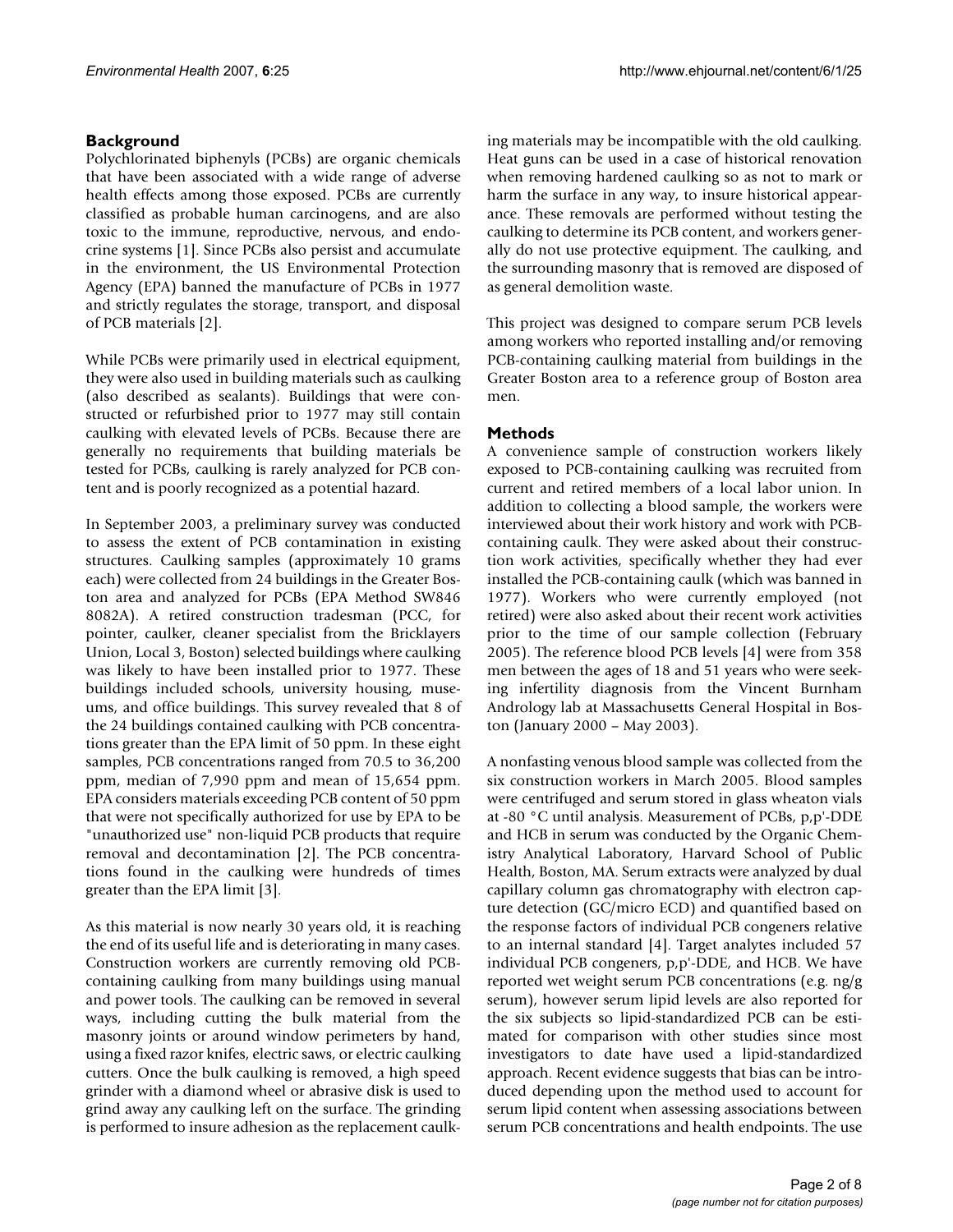of wet weight serum PCB concentrations (e.g. ng/g serum) in multivariate regression models with adjustment for serum lipids as a covariate was shown to be least prone to bias in a large simulation study [5].

## **Results**

The characteristics of the six construction workers who participated in the study are presented in Table 1. They ranged in age from 36 to 72 years, and two were retired. Four of the workers recalled installing PCB-containing caulk before about 1980, and all had done work removing it. The reference subjects were men of similar age (mean 36, SD 5.3, range 18–51) who were primarily residents of the greater Boston area.

#### *Referents compared to construction workers*

Serum concentrations for the referents and construction workers were highest for congeners 153, 138, 180, 118, and 170 (Figure 1). These five congeners comprised 59.6% of the total PCB serum concentrations for the 358 reference men and 50.9% for the 6 construction workers (Figure 2, Table 2). When the congener profiles were compared between the reference population and the construction workers, the serum levels of the lighter PCBs (di-, triand tetrachloro, sum of IUPAC# 6–74) were substantially higher among the construction workers. For these 6 subjects, the mean level of the lighter congeners was 0.23 ng/ g serum, SD 0.08, range 0.15–0.38 ng/g compared to a mean of 0.09 ng/g, SD 0.06, range 0.02–0.62 ng/g for the reference population (Table 3). We did not test for statistically significant differences between datasets since the construction workers' dataset was small  $(n = 6)$ . Instead, we presented results in figures and tables to highlight the differences.

Levels of the heavy congeners (pentachloro and higher, sum of congeners 84 to 209) had a mean of 2.61 ng/g, SD 2.83, range 0.79–8.33 ng/g in workers compared to a reference mean of 1.19 ng/g, SD 0.83, range 0.16–9.47 ng/g (Table 3). When compared by percent contribution of the lighter congeners to the total PCB level, the construction



#### **Figure 1**

Referent and Worker Mean Serum Level 57 PCB Congeners. The contrast in the congener composition by concentration reflects the influence of worker #6, who was the oldest, and had the longest duration of work with PCB caulking.

worker mean contribution was almost double that of the referents, 11.7 % compared to 6.5% (Figure 2, Table 2).

When the congener profiles were examined by percent contribution to each subject's total PCB serum level, differences between the construction workers and reference group means were apparent. For the 6 construction workers, approximately 25% of the total PCB is contributed by congeners number 118 and lighter, while these congeners comprise only about 18% for the referents (Figure 3).

When the serum concentrations of light vs. heavy congeners are examined by the specific PCBs comprising each group, differences in the composition among the six construction workers, and between these six workers and the reference population can be seen (Figures 4 and 5). Worker mean serum levels exceeded the reference mean by a factor of 5 or more for PCB 6,16, 26, 33, 37, 41, 70, 97, and 136. In fact, PCB 6 was detectable in only 44% of

| Table 1: Characteristics of construction worker study subjects and serum PCB levels ( $\Sigma$ 57 congeners) |  |  |  |  |  |  |
|--------------------------------------------------------------------------------------------------------------|--|--|--|--|--|--|
|                                                                                                              |  |  |  |  |  |  |

| ID# | <b>Birth</b><br>Year | Age | Retired<br>Y/N | Years<br>worked | Current job        | Ever<br>installed<br><b>PCB</b><br>caulk | Time since last PCB work | Sum PCB<br>ng/g serum | Ref <sup>*</sup> PCB<br>$ng/g$ serum | Serum<br>lipids (%) |
|-----|----------------------|-----|----------------|-----------------|--------------------|------------------------------------------|--------------------------|-----------------------|--------------------------------------|---------------------|
|     | 1945                 | 60  |                | 36              | <b>Retired PCC</b> |                                          | 2 years                  | 1.86                  | 64. ا                                | 0.12                |
|     | 1954                 | 51  | N              | 30              | Water proofer      |                                          | Approx. I month          | 2.11                  | 64. ا                                | 0.24                |
| 3   | 1965                 | 40  | N              | 20              | <b>PCC</b>         | N                                        | Currently working w/PCB  | 1.05                  | 1.14                                 | 0.35                |
| 4   | 1969                 | 36  | N              | 16              | Water proofer      | N                                        | Approx. I month          | 1.51                  | 1.14                                 | 0.91                |
| 5.  | 1939                 | 66  | N              | 45              | Mason              | Y                                        | Approx. I month          | 1.77                  | 64. ا                                | 0.83                |
| 6   | 1933                 | 72  |                | 54              | <b>Retired PCC</b> |                                          | I year                   | 8.70                  | 64. ا                                | 0.58                |

\*Reference PCB values are means for 5-year age groups from 358 men in the Greater Boston area. Referent subjects range from 18–51 years old.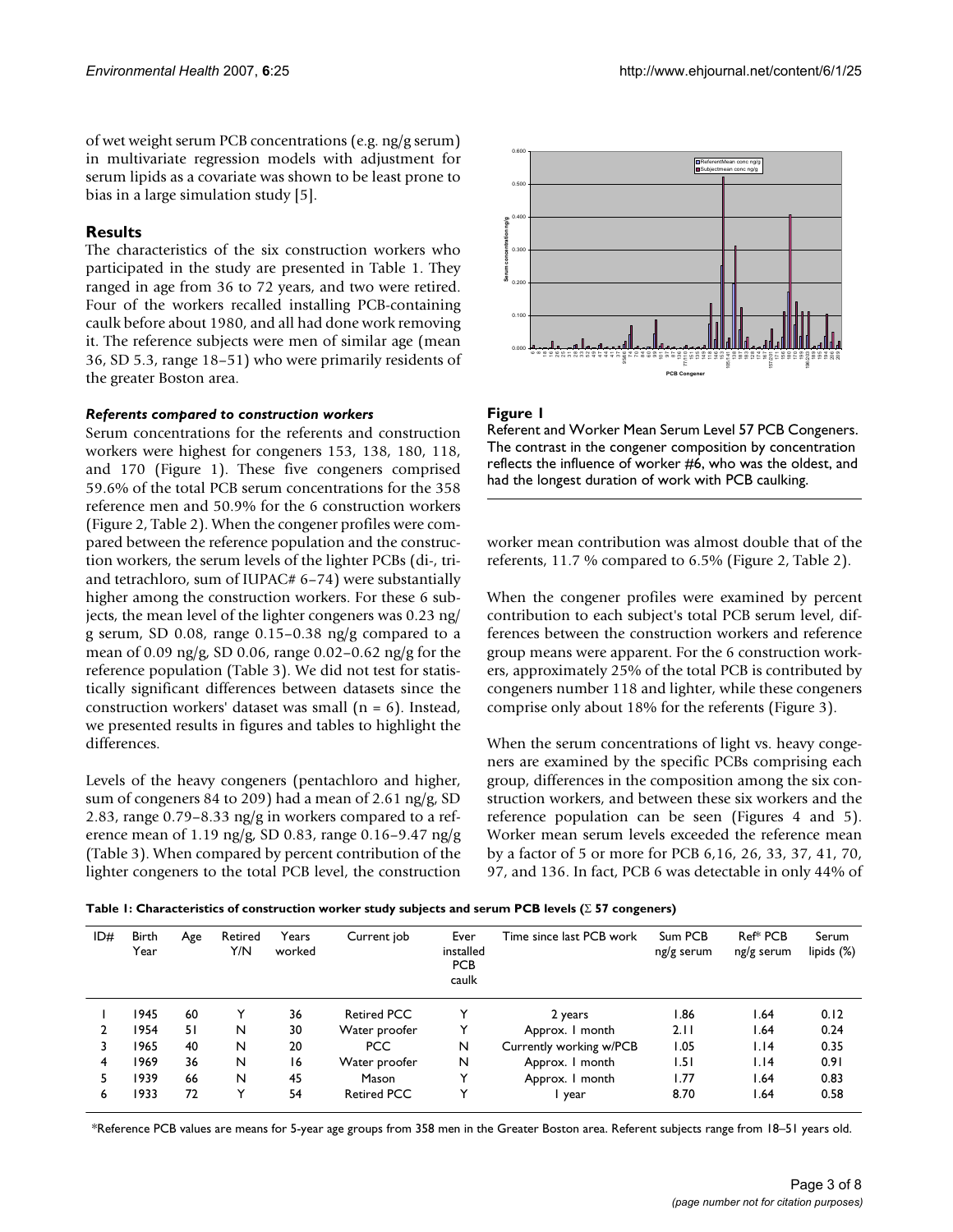| PCB Congener | Referent Mean conc ng/g | Subject Mean conc ng/g | Referent %contribution | Subject %contribution |
|--------------|-------------------------|------------------------|------------------------|-----------------------|
| 6            | 0.001                   | 0.009                  | 0.108                  | 0.491                 |
| 8            | 0.001                   | 0.004                  | 0.060                  | 0.166                 |
| 8            | 0.002                   | 0.003                  | 0.158                  | 0.160                 |
| 16           | 0.003                   | 0.021                  | 0.234                  | 1.123                 |
| 26           | 0.000                   | 0.006                  | 0.018                  | 0.354                 |
| 25           | 0.001                   | 0.001                  | 0.066                  | 0.001                 |
| 31           | 0.001                   | 0.003                  | 0.082                  | 0.180                 |
| 28           | 0.010                   | 0.013                  | 0.766                  | 0.867                 |
| 33           | 0.000                   | 0.031                  | 0.024                  | 1.668                 |
| 52           | 0.004                   | 0.006                  | 0.277                  | 0.357                 |
| 49           | 0.001                   | 0.003                  | 0.098                  | 0.165                 |
| 47           | 0.010                   | 0.014                  | 0.749                  | 0.667                 |
| 44           | 0.002                   | 0.006                  | 0.158                  | 0.292                 |
| 41           | 0.000                   | 0.005                  | 0.012                  | 0.153                 |
| 37           | 0.000                   | 0.008                  | 0.003                  | 0.409                 |
| 95/66        | 0.012                   | 0.022                  | 0.922                  | 1.407                 |
| 74           | 0.042                   | 0.071                  | 3.217                  | 2.893                 |
| 70           | 0.001                   | 0.008                  | 0.111                  | 0.427                 |
| 84           | 0.001                   | 0.002                  | 0.079                  | 0.128                 |
| 60           | 0.004                   | 0.006                  | 0.339                  | 0.402                 |
| 99           |                         |                        |                        |                       |
|              | 0.044                   | 0.088                  | 3.436                  | 3.680                 |
| 101          | 0.007                   | 0.015                  | 0.516                  | 0.613                 |
| 97           | 0.001                   | 0.006                  | 0.086                  | 0.206                 |
| 87           | 0.001                   | 0.005                  | 0.082                  | 0.266                 |
| 136          | 0.001                   | 0.003                  | 0.040                  | 0.162                 |
| 77/110       | 0.005                   | 0.009                  | 0.399                  | 0.388                 |
| 151          | 0.002                   | 0.004                  | 0.180                  | 0.167                 |
| 135          | 0.002                   | 0.005                  | 0.184                  | 0.262                 |
| 149          | 0.003                   | 0.009                  | 0.194                  | 0.351                 |
| 118          | 0.076                   | 0.136                  | 5.871                  | 6.368                 |
| 146          | 0.028                   | 0.080                  | 2.192                  | 2.726                 |
| 153          | 0.252                   | 0.522                  | 19.510                 | 17.017                |
| 105/141      | 0.019                   | 0.032                  | 1.451                  | 1.649                 |
| 138          | 0.197                   | 0.313                  | 15.224                 | 10.814                |
| 187          | 0.058                   | 0.125                  | 4.510                  | 3.557                 |
| 183          | 0.022                   | 0.036                  | 1.693                  | 1.108                 |
| 128          | 0.002                   | 0.006                  | 0.143                  | 0.311                 |
| 174          | 0.002                   | 0.005                  | 0.129                  | 0.230                 |
| 167          | 0.010                   | 0.025                  | 0.743                  | 0.957                 |
| 157/201/177  | 0.023                   | 0.594                  | 1.783                  | 2.225                 |
| 7            | 0.008                   | 0.019                  | 0.605                  | 0.592                 |
| 156          | 0.034                   | 0.112                  | 2.621                  | 3.501                 |
| 180          | 0.173                   | 0.408                  | 13.394                 | 12.412                |
| 170          | 0.073                   | 0.143                  | 5.649                  | 4.316                 |
| 199          | 0.038                   | 0.113                  | 2.938                  | 3.582                 |
| 196/203      | 0.039                   | 0.114                  | 3.031                  | 3.614                 |
| 189          | 0.004                   | 0.007                  | 0.271                  | 0.177                 |
| 195          | 0.009                   | 0.018                  | 0.677                  | 0.558                 |
| 194          | 0.036                   | 0.105                  | 2.802                  | 3.208                 |
| 206          | 0.019                   | 0.049                  | 1.489                  | 1.973                 |
| 209          | 0.009                   | 0.023                  | 0.676                  | 0.792                 |
|              |                         |                        |                        |                       |

#### **Table 2: Subject and referent mean serum concentrations and percent contribution by PCB congener**

the 358 samples from the reference population, while several other congeners {PCB 26 (18%), 33 (39%), 37 (5%), 41 (18%), 97 (49%) and 136 (15%)} were detectable in fewer than half the reference samples. These congeners were present at detectable concentrations in all the samples from the 6 construction workers (The Method Detection Limit values for all PCB congeners were below 0.05 ng/g, with most of the congeners below 0.01 ng/g).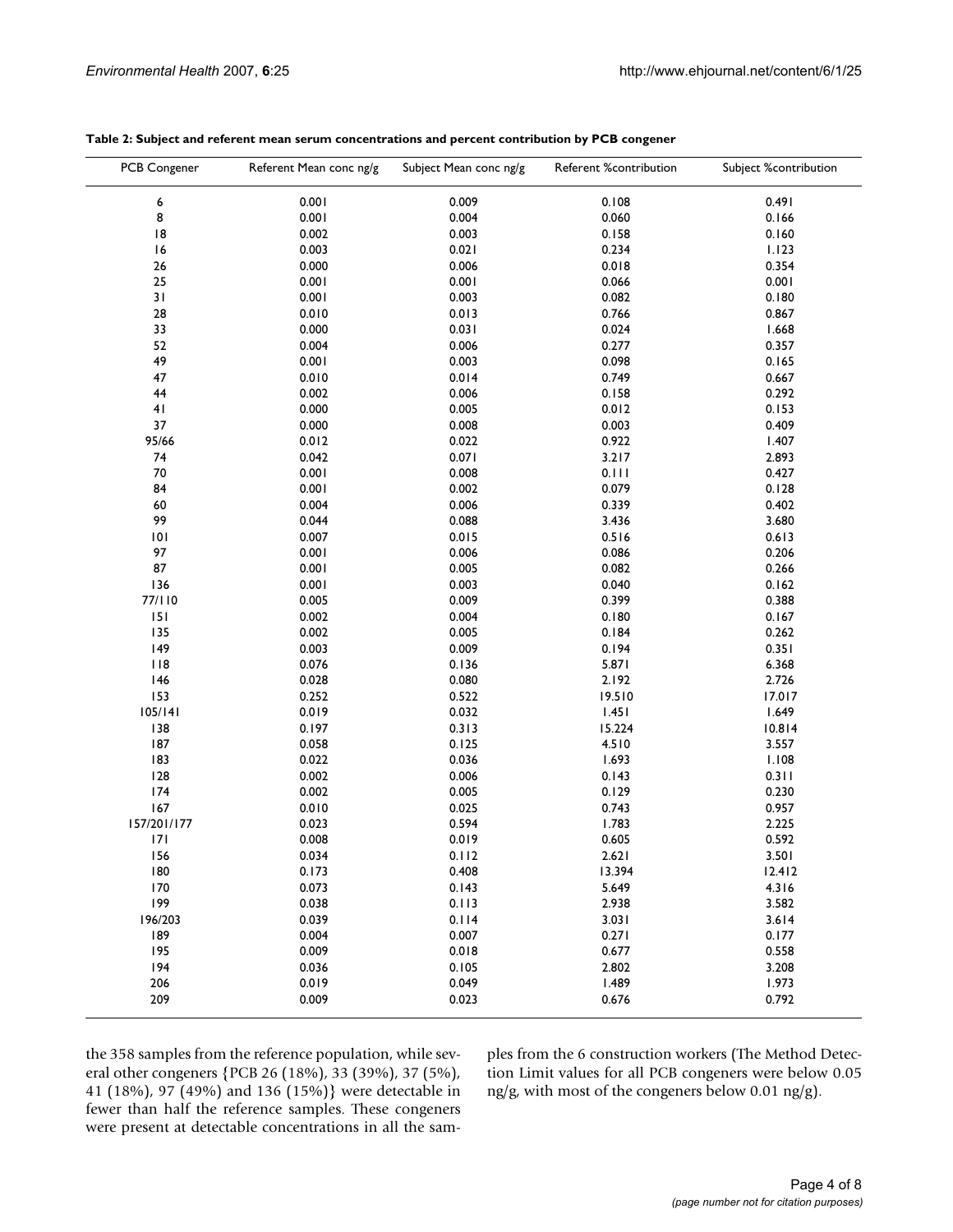| <b>PCBs</b> | subject I | subject 2 | subject 3 | subject 4 | subject 5                  | subject 6 | subject<br>mean | ref <sup>**</sup> mean | subject<br>median | ref Median |
|-------------|-----------|-----------|-----------|-----------|----------------------------|-----------|-----------------|------------------------|-------------------|------------|
|             |           |           |           |           | Serum concentration (ng/g) |           |                 |                        |                   |            |
| Light *     | 0.201     | 0.191     | 0.261     | 0.151     | 0.195                      | 0.378     | 0.230           | 0.094                  | 0.196             | 0.064      |
| Heavy       | 66. ا     | 1.91      | 0.788     | 1.36      | 1.57                       | 8.33      | 2.61            | 1.19                   | 1.80              | 0.949      |
|             |           |           |           |           | Percent contribution       |           |                 |                        |                   |            |
| Light       | 10.8      | 9.08      | 24.9      | 10.0      | 11.0                       | 4.34      | 11.7            | 6.54                   | 9.82              | 6.320      |
| Heavy       | 89.2      | 90.9      | 75.1      | 90.0      | 89.0                       | 95.7      | 88.4            | 91.7                   | 90.17             | 93.68      |

**Table 3: Light and heavy congener serum concentrations and % contributions to total PCB**

\*Light is comprised of the sum of congeners 6–74; Heavy is comprised of the sum of congeners 84 to 209

\*\* Reference PCB values are means for 5-year age groups from 358 men in the Greater Boston area. Referent subjects range from 18–51 years old.

Of the 358 reference subjects, only 20 had serum levels of the light congeners (PCB 6–74) exceeding the construction worker subject's median value for the sum of light congeners (0.196 ng/g). Comparing these 20 reference subject congener profiles with the rest of the reference samples and the 6 construction workers, it is apparent that the congener profile of these referents with the highest levels of light congeners is very different from the construction workers (Figure 6). The difference is most notable for congeners 6, 8, 16, 26, 33, 37, and 41, which were nondetectable or present at very low levels (< 0.015 ng/g) in this subgroup of 20 referents. These 7 congeners comprised 60% of the sum of light congeners for the construction worker subjects. By contrast, the subgroup of



## **Figure 2**

Referent and Worker Percent Contribution 57 PCB Congeners. The contrast in congener composition by percent contribution is apparent as the contribution of lighter congeners (di, tri-, and tetra-chlorinated, PCB 6–74) to the total PCB level is 11.7 % for the construction workers, compared to 6.5% for the referents.

referents ( $n = 20$ ) had serum concentrations of these congeners that comprised only 27% of the light congener fraction, while this fraction for the entire  $(n = 358)$  referent group congeners was 38%.

#### *Comparison between workers*

Subjects 3 and 6 exhibited the most striking differences in comparison to the referents, as well as to the other four construction workers. Subject 6 had the highest serum PCB level  $(8.72 \text{ ng/g})$ . He was the oldest subject at the age of 72 and also had the longest duration of employment (54 years). He had worked as a PCC (pointer, cleaner, and caulker) tradesman for that entire time, and he reported that he had worked extensively in the installation of PCB caulking in the period of the mid-1950s to approximately 1980. He continued work in removing PCB caulking until



## **Figure 3**

PCB Congener Profiles. Comparison of congener percent contribution by individual worker compared to referent mean.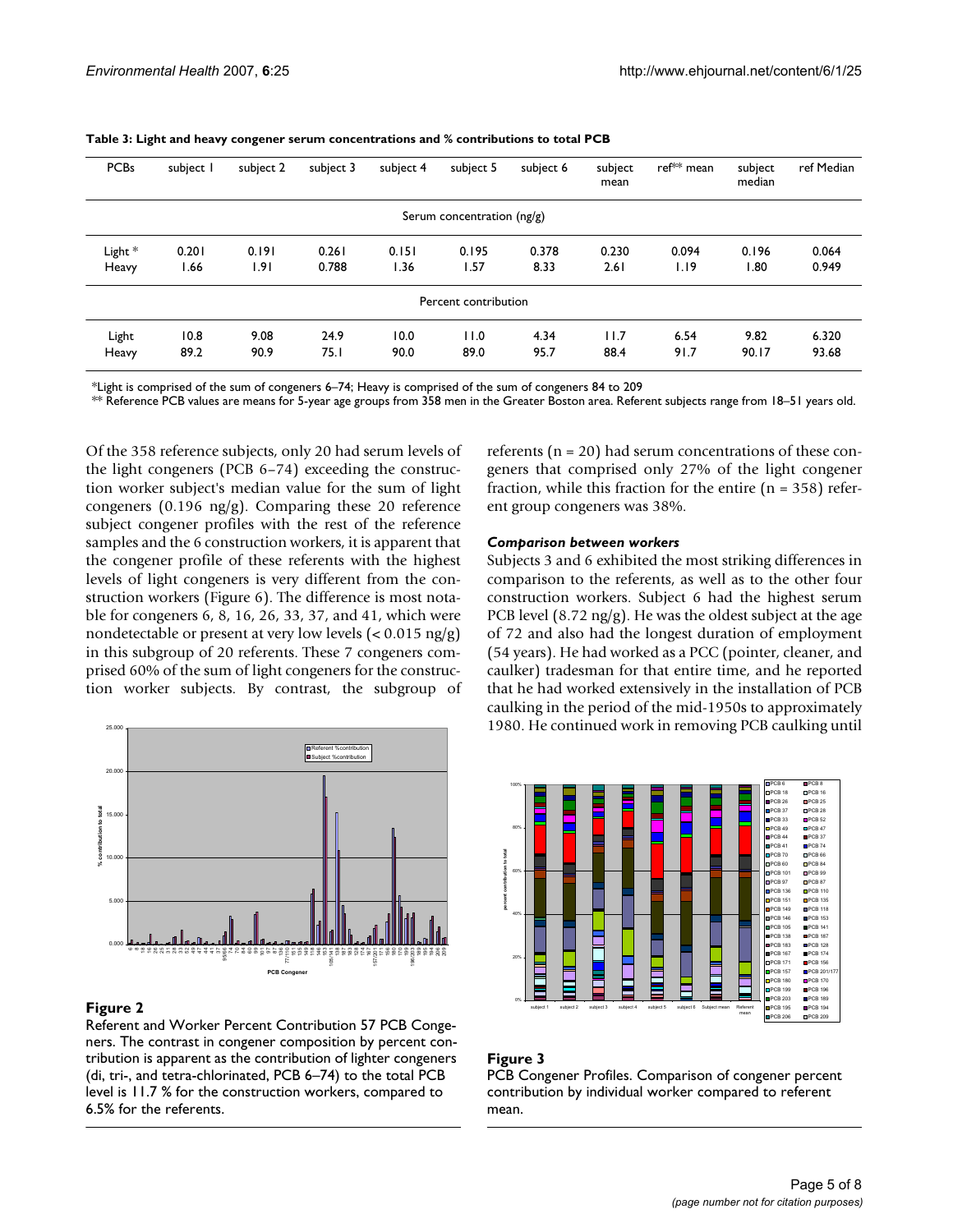

## **Figure 4**

Serum Concentration Light Congeners. Comparison of congener concentrations by individual worker compared to referent mean for PCB congeners 6–74 (di, tri-, and tetrachlorinated)

2004 when he retired, so he had not had contact with the caulking material for approximately 1 year prior to the time of the blood sampling in 2005. One of the youngest workers (subject 3) had the lowest total PCB levels of all construction workers, but the contribution of more volatile (less chlorinated) PCB congeners (#16, 26,28,33,74,66, and 60) was substantially higher than in the other 5 subjects and 358 reference men. Only this subject was working on a job that involved removing PCB



# **Figure 5**

Serum Concentration Heavy Congeners. Comparison of congener concentrations by individual worker compared to referent mean for PCB congeners 84–209 (penta-chlorinated and higher)

caulking during the week immediately preceding the blood sampling (done on a Saturday), while the other three workers who were still employed (subjects 2, 4 and 5) had not been in contact with PCB caulk for at least one month prior to the time of blood sampling.

# **Discussion**

In a study of PCB sealant (caulking) removal from prefabricated concrete buildings in Finland, workers removing this material were found to be exposed to detectable airborne levels of PCBs 28, 52, 77, 101, 138, 153, and 180 [6]. The total PCB concentration (sum of 24 PCB congeners) in workers' sera ranged from 0.6 and 17.8 µg/l (mean 3.9 µg/l, median 1.9 µg/l). Population comparison values were  $0.3-3.0 \mu g/l$  (mean 1.7  $\mu g/l$ , median 1.5  $\mu g/l$ ) for the same 24 congeners. Inhalation appeared to be the primary route of occupational exposure, as there were strong associations between breathing zone inhalation PCB exposures and serum levels for PCB 28 (*r* = 0.70, *P* = 0.16) and PCB 52 and (*r* = 0.80, *P* = 0.06), despite the use of exhaust ventilated tools and protective equipment including respirators, gloves, and coveralls. Wingfors et al. [7] collected blood samples from workers (n = 36) involved in removing PCB sealants, as well as age- and sex-matched controls (n = 33). The samples were analyzed for 19 PCBs (congeners 28, 52, 47, 44, 74, 70, 66, 56/60, 95, 101, 99, 87, 110, 118, 105, 153, 138/163, 187, 180, 153). The levels ( $\Sigma$  19 congeners) in the exposed workers were twice as high as those in the controls, with geometric means of 575 ng/g lipid compared to 267 ng/g for the controls (approximately 2.9 ng/g serum compared to 1.3 ng/g, assuming serum lipid content of 0.5%). The PCB congener patterns also differed between the workers and the controls, with much higher levels of many less chlorinated PCBs in the exposed workers, compared to the controls. Using principal component analysis, Wingfors concluded that PCBs 56/60, 66, 44, 70, and 110 were good markers for occupational exposures, while 153 and 180 reflected background (dietary) exposure.

The results of our examination of the 6 construction workers are generally consistent with the earlier findings for the workers conducting similar activities (removing PCB caulking/sealants) in Finland and Sweden. Overall PCB serum levels in our six workers were more similar to the referents than was reported in the other studies, possibly because the subjects in Finland and Sweden were working more extensively in removing the PCB-containing caulk (sealant). Because our analysis of workers' and referents' serum for PCB was much more comprehensive as we quantified 57 congeners compared to 24 (Kontsas) and 19 (Wingfors), our comparison of the congener profiles between US workers and referents documented substantial differences in subject mean serum levels for PCB 6, 16, 26, 33, 37, 41, 70, 97, and 136. In these cases the subject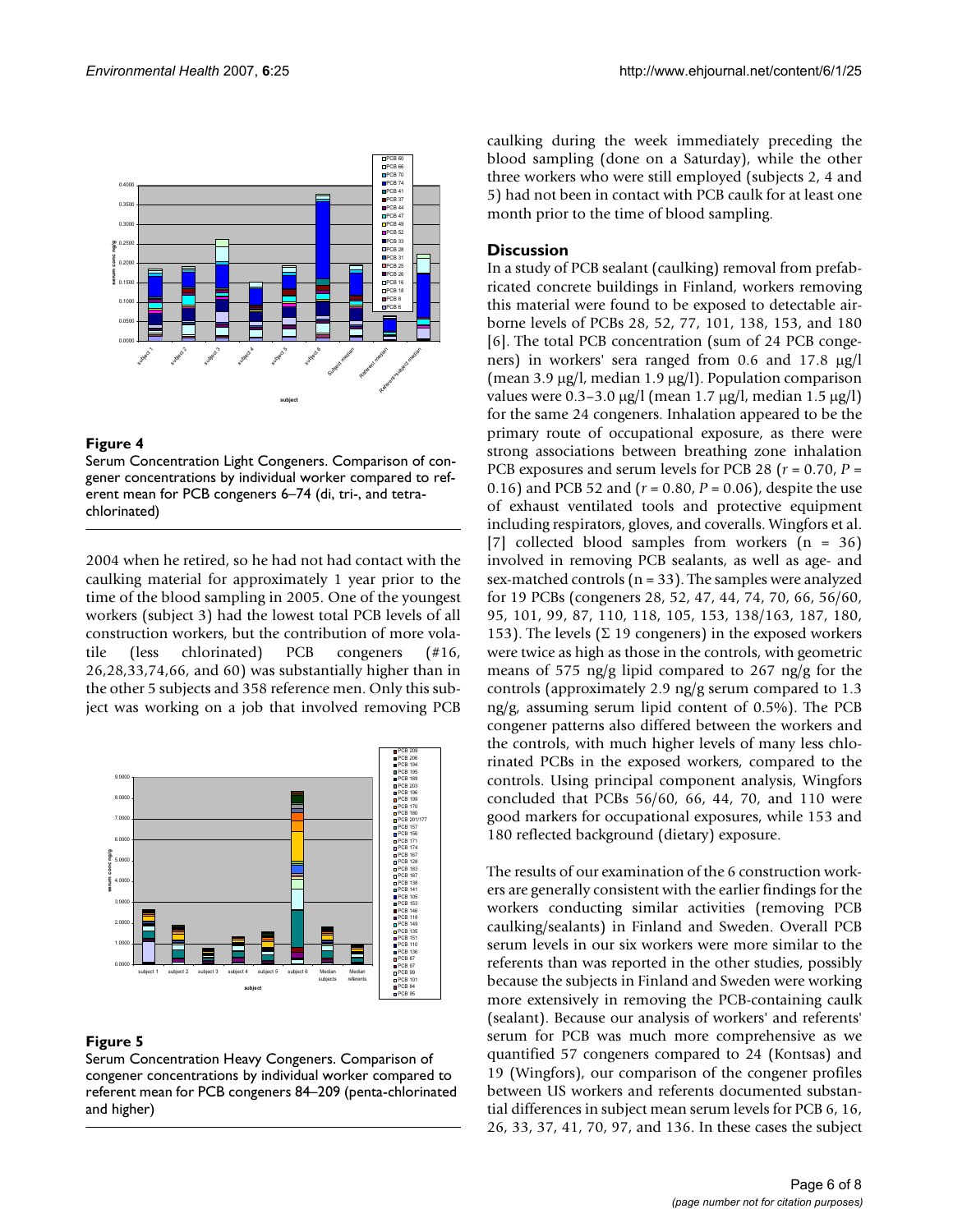

## **Figure 6**

Light Congener % Contribution. Comparison of congener profiles for PCB 6-74 for the 20 referents exceeding the construction worker subject's median value for the sum of light congeners. These referents with the highest levels of light congeners have a very different profile of congeners compared to the construction workers, most notably for congeners 6, 8, 16, 26, 33, 37, and 41.

mean exceeded the reference mean by a factor of 5 or more. Most of these congeners (particularly PCB 6, 8, 16, 26, 33, 37, and 41) were not measured in the other studies of workers removing PCB caulk. These congeners found to be most substantially elevated among our subjects are those rapidly eliminated from the body, typically with relative human accumulation (RHA) factors from 0.001 to 0.07 [8] and short apparent human half lives (0.02, years, approximately 1 week) for PCB 33 [1]).

Subject number 6 in our study had the highest serum PCB levels. He is the oldest (at 72), with the longest duration of work with the caulking material (54 years), and he reported extensively installing the PCB caulking material in the 1960s and 70s. While his serum levels were the highest, his congener profile (Figure 3) does not reflect elevations contributed from the lighter PCB congener seen in some other subjects. In fact his light/heavy congener profile as percent contribution to the total is the lowest (4.3%/95.7%) compared to 11.7%/88.4% for the mean of the construction workers, and 6.5%/91.7% for the mean of the referents. His serum level of the lighter congeners (0.378 ng/g, compared to the workers mean of 0.230 ng/g, and referent mean of 0.094 ng/g) was the highest measured, however, even though he had not worked with caulking for over a year preceding the time of sampling.

Subject number 3, on the other hand, had the lowest serum level for the sum of the 57 PCBs, but the greatest contribution to the total from the light congeners (light/ heavy distribution of 24.9%/75.1%). The contrast is most striking for congeners 28, 60, and 66, all of which were measured in subject #3 at levels at least twice the mean level of the six construction workers, and up to 50 times the mean level for the referents. Of these three congeners, significant associations were found between airborne exposures and serum PCB 28 levels among the Finnish caulking workers [6], while PCB 56/60 and 66 were reported to be good markers of occupational exposures [7].

## **Conclusion**

While our study is small, it provides preliminary evidence that workers engaged in the removal of PCB-containing caulk are at risk of PCB exposure, as demonstrated by comparison of their levels, and congener profiles of serum PCB with a referent population of men of similar ages from the same geographic area. As these workers are generally unaware of the risks associated with PCB exposure, or even that they are handling PCB-containing materials, there is a clear need for a requirement that caulking be tested for PCB content before beginning construction work that involves disturbing this material. Further, a larger study to characterize exposure by inhalation, dermal contact and ingestion during caulking removal is needed to develop a control strategy to minimize worker exposure, as well as release of PCB into the environment in and around these buildings.

#### **Competing interests**

The author(s) declare that they have no competing interests.

## **Authors' contributions**

RFH designed the study and was responsible its overall conduct; JDM and RH were involved in the analysis and interpretation of the data and participated in the manuscript preparation; LA conducted the sample analysis and data compilation; GAW was responsible for recruiting the study subjects and participated in the interpretation of the study results. All authors read and approved the final manuscript.